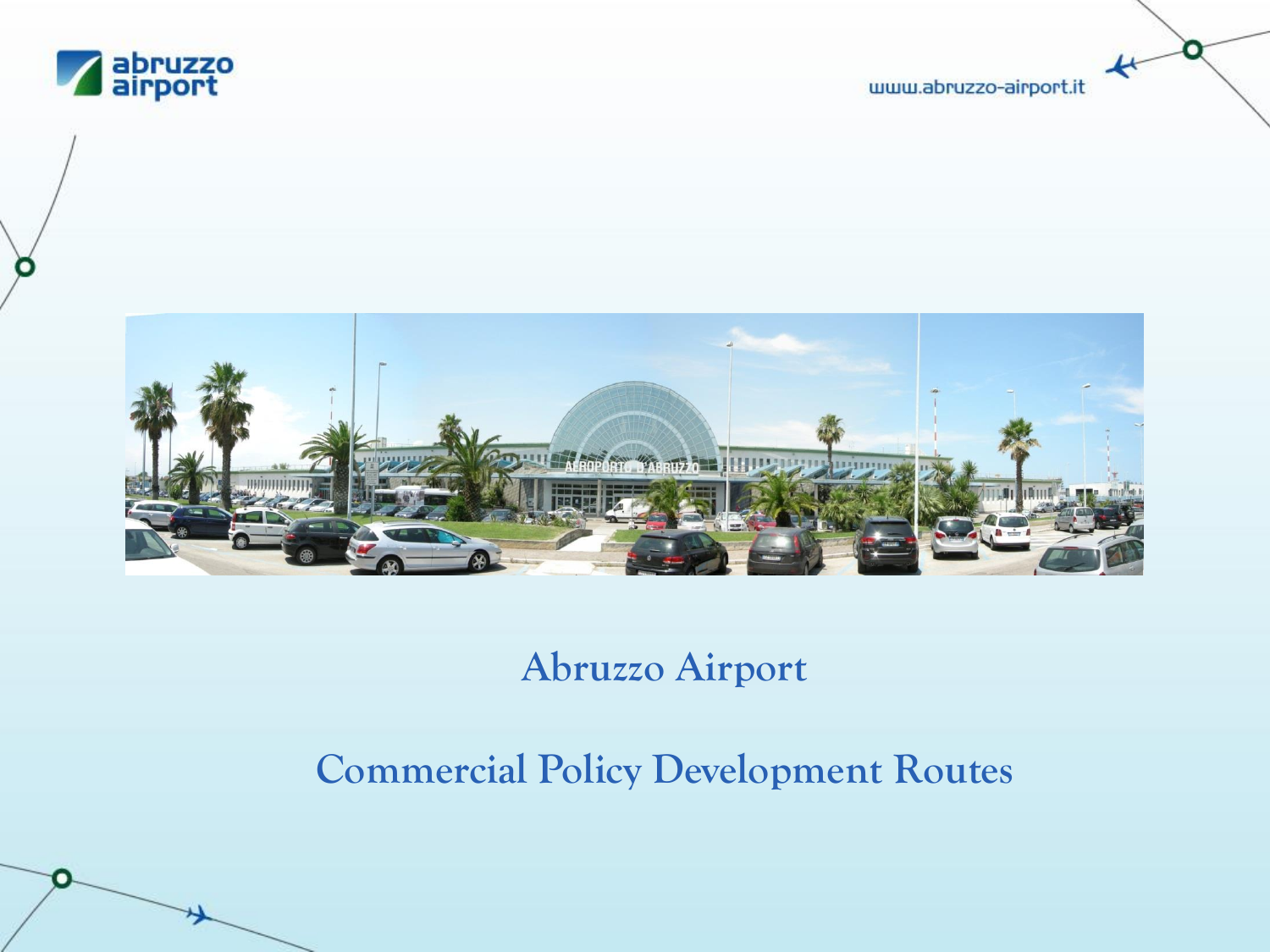

Abruzzo Airport's main objective is to stimulate the development of air traffic by encouraging carriers to operate new routes and upgrade existing ones, in order to promote the economic growth of Abruzzo Region and its airport.

SAGA, in order to achieve these objectives, has formulated the present Incentive Policy starting from IATA season Summer 2016, which is intended to support those airlines that will initiate, grow or anyway carry beneficial effect to the airport's traffic volume. The Policy contains clear priority objectives and transparent criteria for selecting air services complying with the principle of a market economic operator (MEO) as specified in the European Commission guidelines on State aid to airports and airlines (Law European Commission N. 2014/93 c /03) and the Guidelines Of the Italian Ministry of Infrastructure and Transport.

SAGA will prepare for each proposal a detailed financial evaluation and will support those programs that lead to an increase in profits for the airport.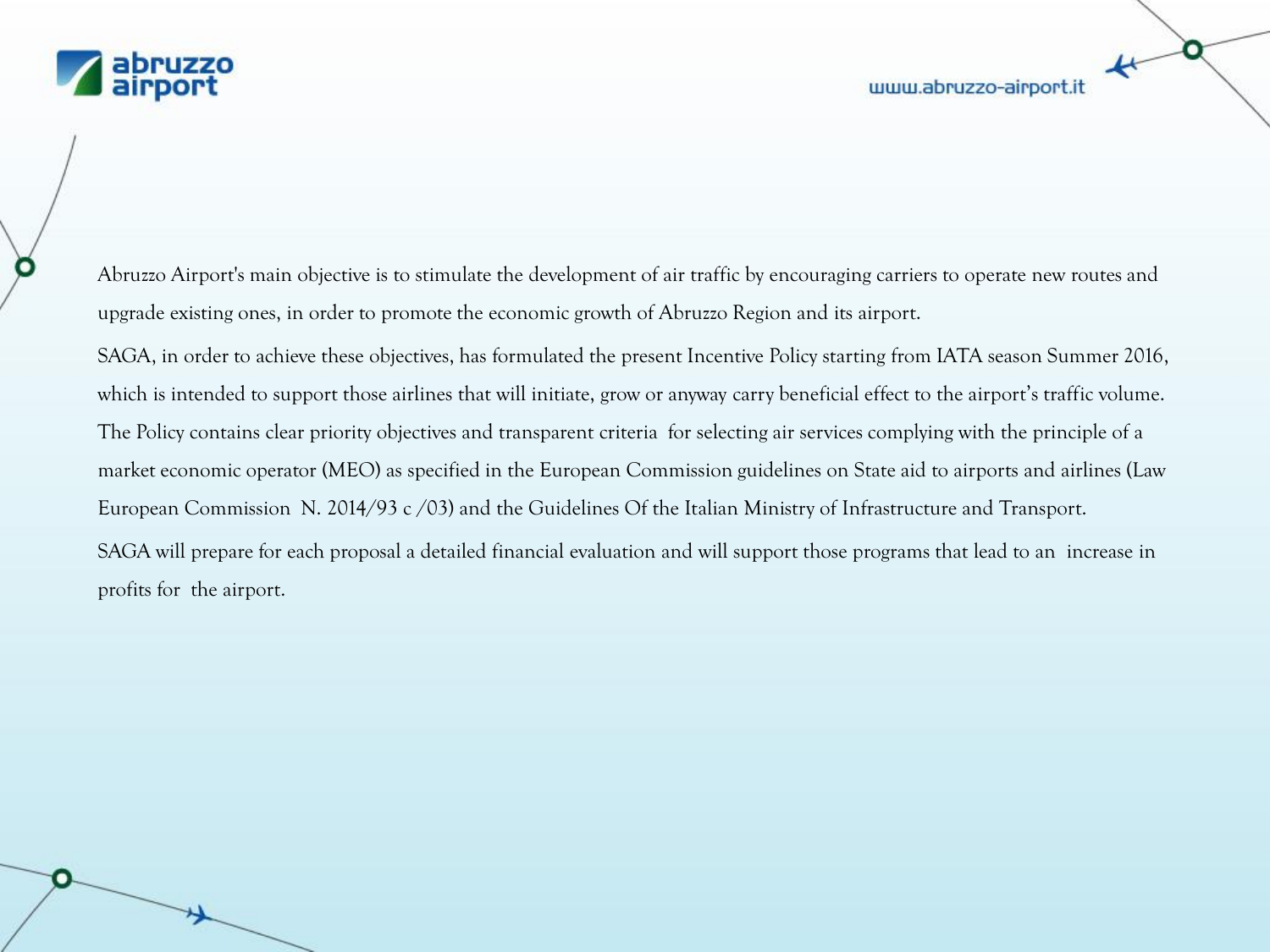

О

By implementing the Incentive Policy, SAGA aims to achieve the following benefits:

- Development of new international routes;
- $\triangleright$  Increase of existing international routes (in terms seats offered and / or frequency);
- $\triangleright$  Improvement of the overall connectivity of the airport through specific traffic agreements;
- $\triangleright$  Reduction of seasonality by enhancing off peak traffic flows;
- $\triangleright$  Investment on incoming passenger traffic volumes marketed by tour operators;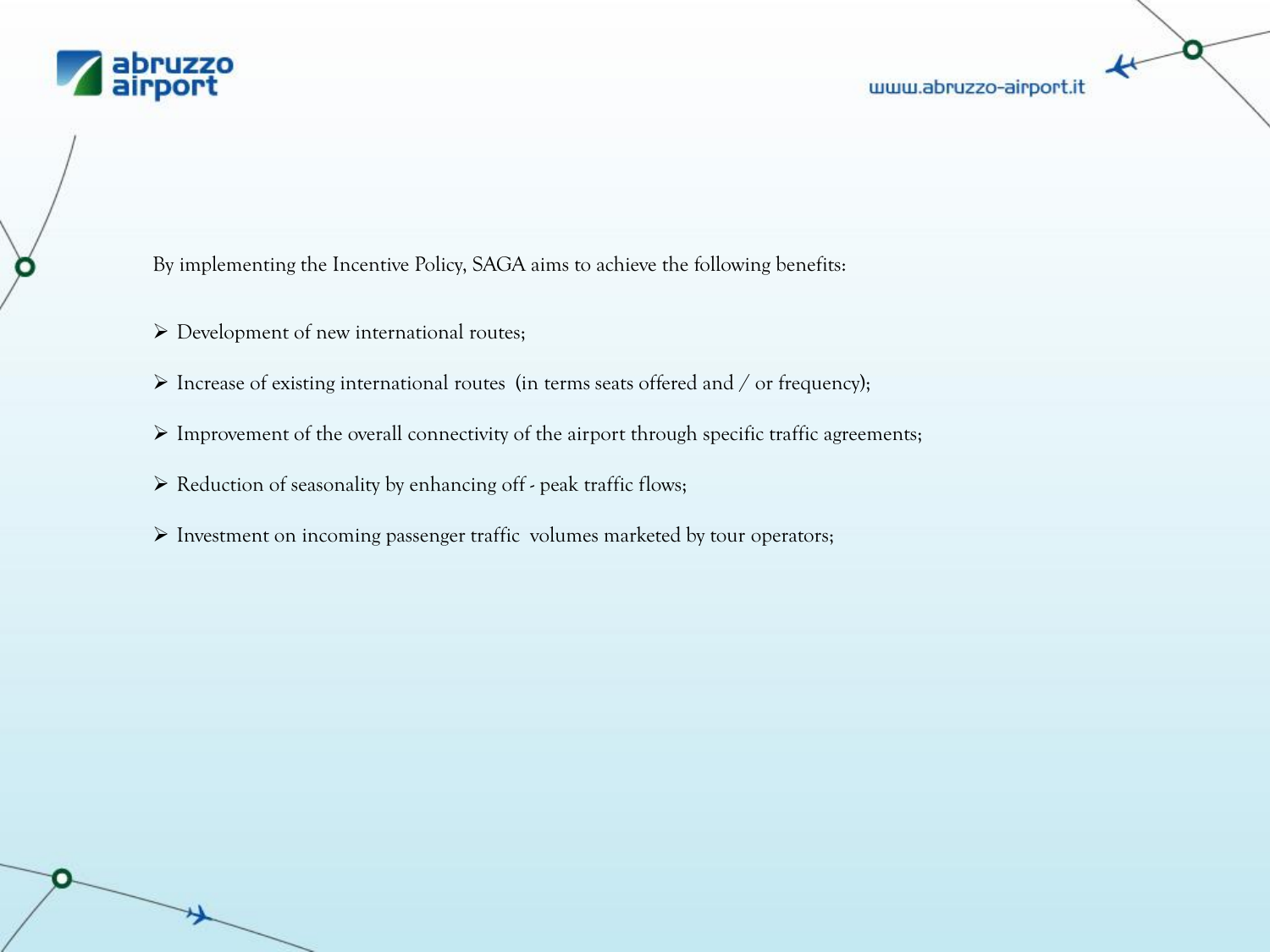

٠

The amount of incentive will be set proportionally to the number of passengers (departing passengers paying with distinction between adult and children).

The extent of that will depend upon:

- Profit improvement for the airport:
- Traffic volume;
- Strategic value of the route;
- Period of operation (seasonal/full year)
- Time of operation (peak/off-peak)
- Type of destination (EU / non EU)
- The number of frequencies operated;
- Carrier ranking.

The agreements will vary from a minimum of one year to a maximum of 5 years based upon the strategic assessment of the operation; in case of multi-year duration the incentive will decrease over time.

Proposals may be submitted either by individual airlines or from strategic groupings (i.e. alliances) and can refer to individual or multiple routes.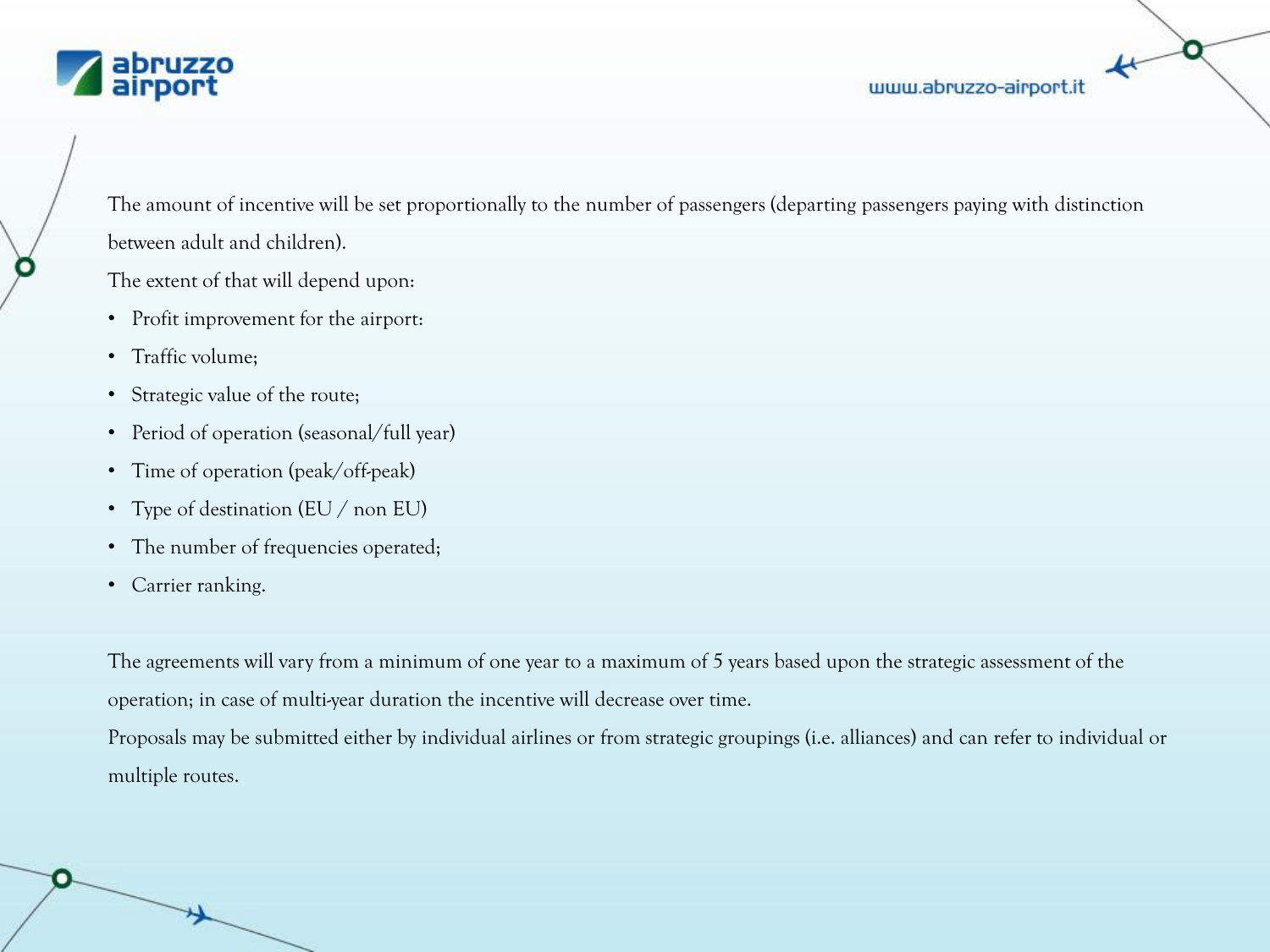

#### www.abruzzo-airport.it

This Policy applies to carriers that will committed to implement development strategies which will facilitate growth of business activities at the airport.

> These strategies are defined in development plans by carriers which provide: The opening of new destinations; The increase in operations on existing international destinations; Traffic multi-year development plans for large volumes of passenger and/or freight traffic; Charter activity linked with Tour Operator;

**In particular:**

## **A. Starting a new route**

It refers to a destination not served by scheduled flights. The level of support will be evaluated upon the basis of the parameters listed above and more specifically it is required:

operate the new flight with a minimum of 2 times per week for a period of no less than 16 weeks continuous operations; ensure a high reliability to customers, limiting cancellations to no more than 5% of scheduled flights;

## **B. Increase of international destinations already served**

In the case of destinations with further traffic growth potential, incentives can be granted support if:

**new carrier** on the existing route increasing capacity;

**existing carriers** on the route which increase capacity by at least 20% (in terms of frequency / capacity offered) than the previous IATA season.

Seasonal destinations already operated by a carrier would be considered as new destinations in terms of strategic value if the existing or new carrier would operate the route all year.

The amount of financial contribution will be determined according to the parameters of the previous section and paid on the incremental traffic.

The duration of the incentive is for one year, extendable to two years.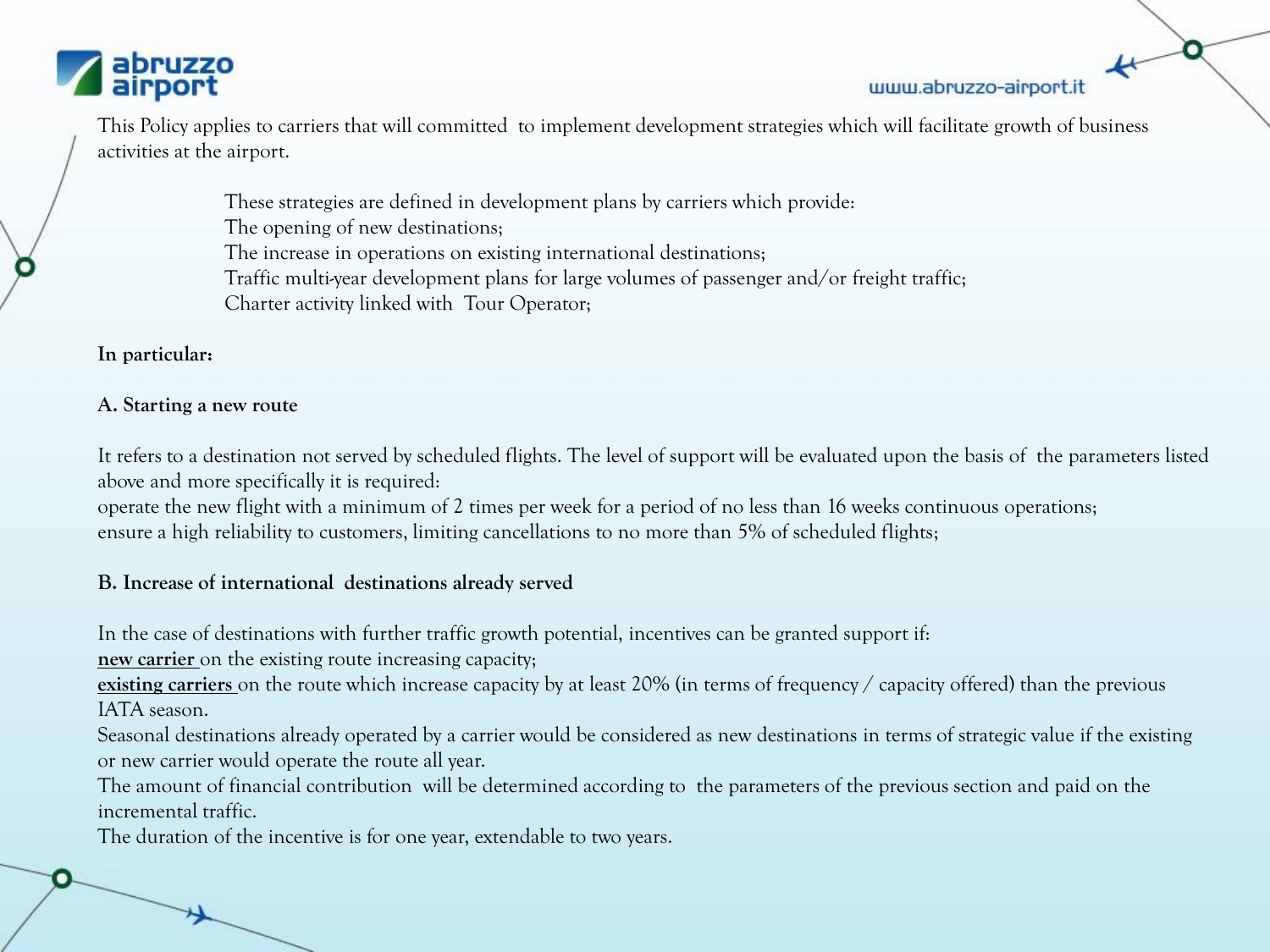

')

#### **C. Traffic multi-year development plans**

It relates to agreements with carriers able to guarantee long-term traffic plans, with a minimum threshold volume defined at 150.000 annual passengers departing and at the number of destinations served on an period of validity of no less than three years. The duration of the incentive goes from 3 to 5 years.

#### **D. Charter activity in conjunction with tour operators.**

SAGA is interested in encouraging incoming charter traffic, supporting with tour operators willing to invest in the airport through charter operations.

## **RULES FOR PRESENTATION OF DEVELOPMENT PROGRAMS**

This Policy applies to carriers wishing to start operations from 2016 Iata Summer

Carriers interested in having access to the program of incentives, are invited to send its development program to the email commerciale@abruzzo-airport.it after publication of this policy within and no later than 30 days before the start of the relevant IATA season.

The development program, should contain: the destination, the date of start-up, the calendar and the number of planned frequencies , the type of the aircraft, airline profitability indicating the number of passengers to be reached in order to make the company profitable, evidence of profitability for a reasonable period after the end of incentives and any claim by the carrier deemed significant for an assessment by SAGA.

SAGA will review the programs received by selecting carriers who have submitted proposals that are most suitable to achieve the objectives of this policy. The above selection will be evaluated as a free entrepreneurial initiative by SAGA based upon the evaluations carried out in line with the parameters already described and with the provisions of the Guidelines (STEP 2 - AIMS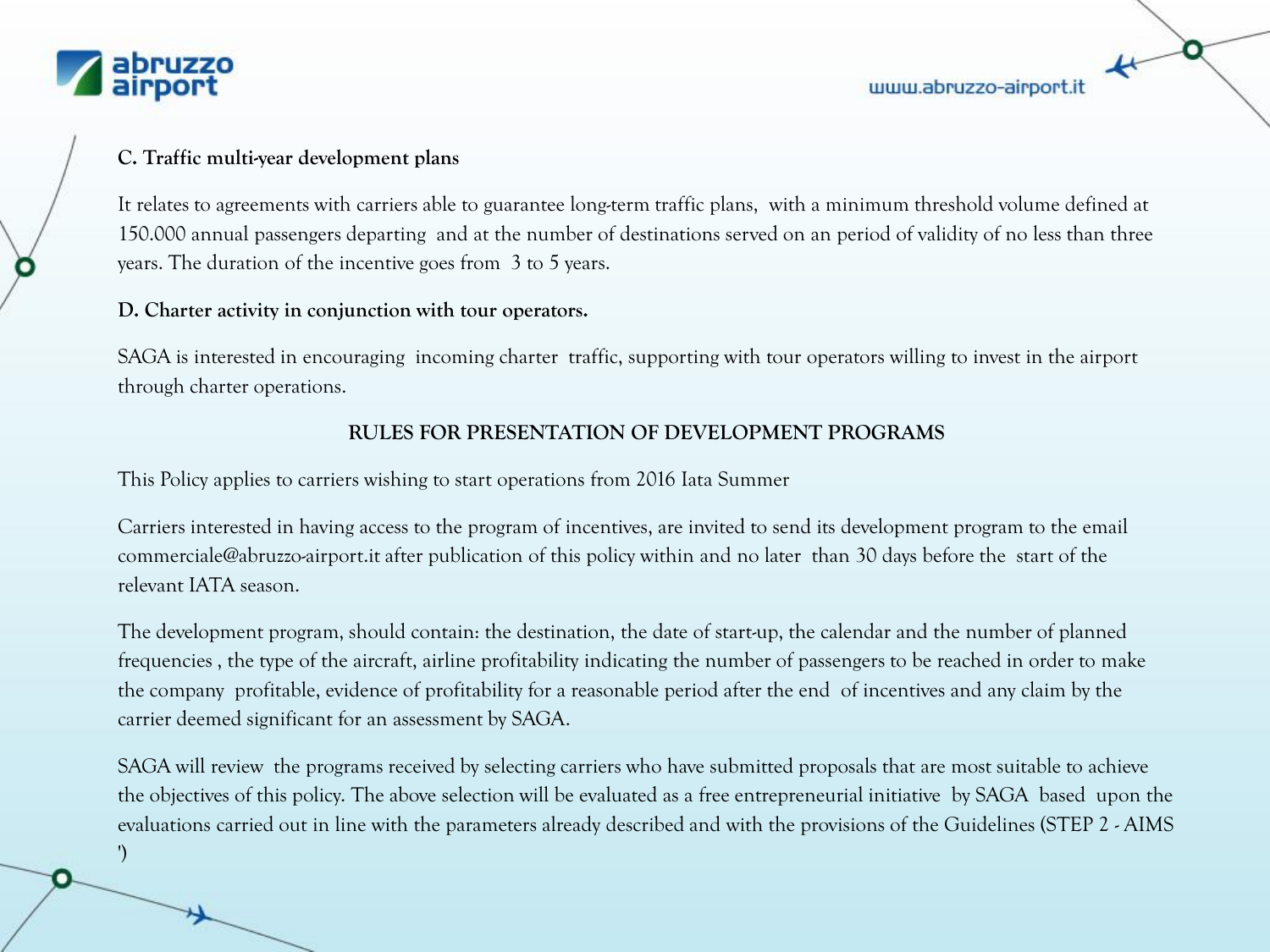

www.abruzzo-airport.it

In case several carriers will present proposals for the same route, based on SAGA's strategic evaluation of the importance of the destination, it reserves the right to give access to this Policy to more carriers and the amount of incentives will vary according to the size of the air services proposed program.

In the event that no expressions of interest is received within 30 days from the publication or if the proposals received are not considered to satisfy the objectives set out in this policy by SAGA, the airport will be free to negotiate directly with any carrier that after such dates were to present their development plan.

## **Requirement for access to the program**

- $\triangleright$  Be in possession of all certificates issued by the competent authority, all the requirements to perform commercial transport, including traffic rights where necessary;
- $\triangleright$  Be free of contract violations of any kind with SAGA.

 $\triangleright$  Condition for the provision of economical contribution.

Any contribution will be disbursed in the presence of an agreement signed by both parties that defines the obligations of the carrier in terms of traffic;

Incentives will be paid after the achievement of the targets of traffic contracted in the Agreement and subject to compliance with all other conditions;

Subject to compliance by the carrier, payment of all invoices for the airport fees, and airport services, regarding the use of the airport;